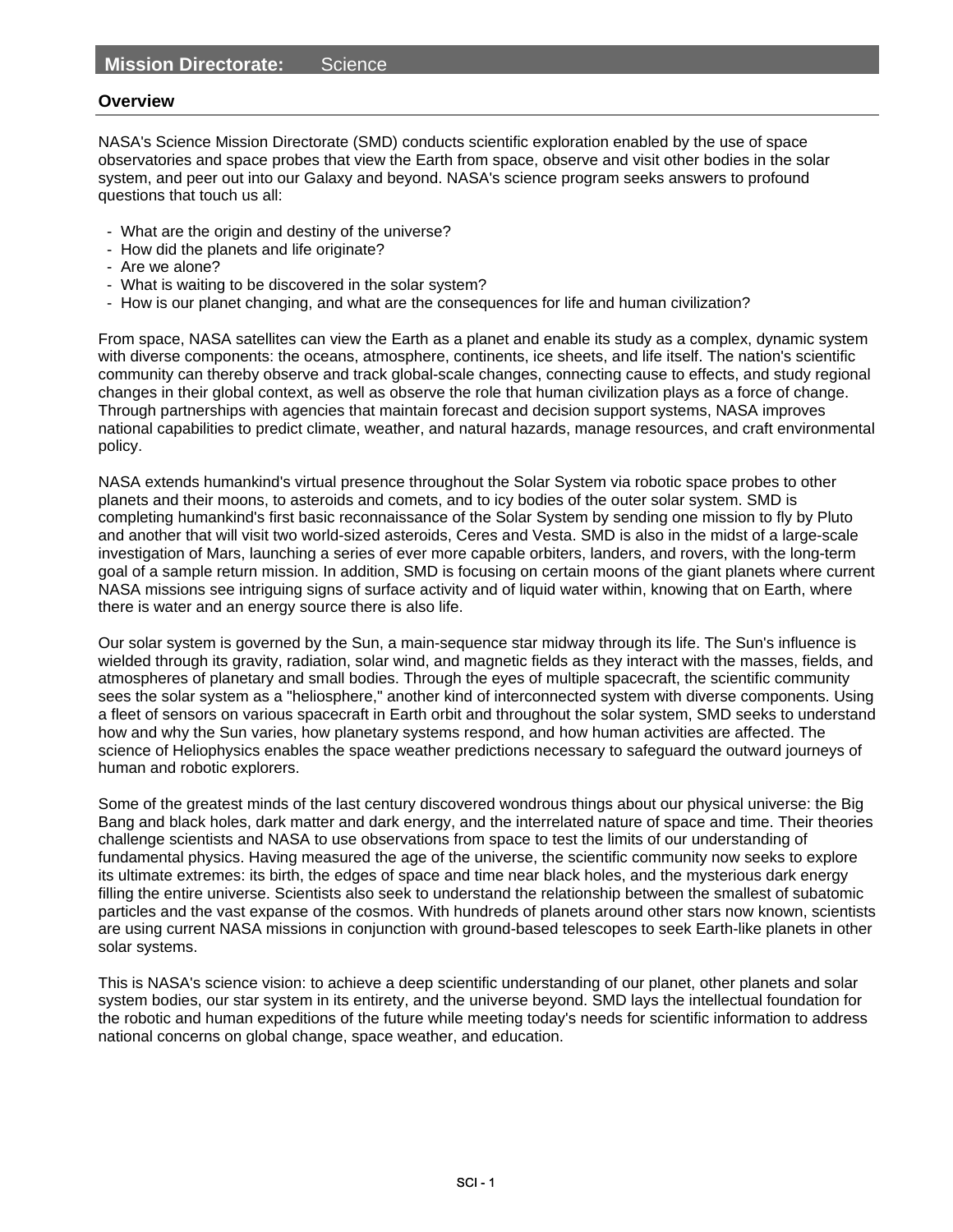## **FY 2011 Budget Request**

|                                                                |                   | FY 2010        |         |         |         |         |                          |
|----------------------------------------------------------------|-------------------|----------------|---------|---------|---------|---------|--------------------------|
| <b>Budget Authority (\$ millions)</b>                          | FY 2009<br>Actual | <b>Enacted</b> | FY 2011 | FY 2012 | FY 2013 | FY 2014 | FY 2015                  |
| FY 2011 President's Budget<br>Request                          | 4,903.0           | 4,493.3        | 5,005.6 | 5,248.6 | 5,509.6 | 5,709.8 | 5,814.0                  |
| Earth Science                                                  | 1,702.3           | 1,420.7        | 1,801.8 | 1,944.5 | 2,089.5 | 2,216.6 | 2,282.2                  |
| <b>Planetary Science</b>                                       | 1,288.1           | 1,341.3        | 1,485.7 | 1,547.2 | 1,591.2 | 1,630.1 | 1,649.4                  |
| Astrophysics                                                   | 1,304.9           | 1,103.9        | 1,076.3 | 1,109.3 | 1,149.1 | 1,158.7 | 1,131.6                  |
| Heliophysics                                                   | 607.8             | 627.4          | 641.9   | 647.6   | 679.8   | 704.4   | 750.8                    |
|                                                                |                   |                |         |         |         |         |                          |
|                                                                |                   |                |         |         |         |         |                          |
| FY 2010 President's Budget<br>Request                          | 4,903.0           | 4,477.2        | 4,747.4 | 4,890.9 | 5,069.0 | 5,185.4 |                          |
| Earth Science                                                  | 1,704.6           | 1,405.0        | 1,500.0 | 1,550.0 | 1,600.0 | 1,650.0 | --                       |
| <b>Planetary Science</b>                                       | 1,325.6           | 1,346.2        | 1,500.6 | 1,577.7 | 1,600.0 | 1,633.2 | $\overline{\phantom{a}}$ |
| Astrophysics                                                   | 1,281.2           | 1,120.9        | 1,074.1 | 1,042.7 | 1,126.3 | 1,139.6 | $\overline{\phantom{a}}$ |
| Heliophysics                                                   | 591.6             | 605.0          | 672.6   | 720.5   | 742.7   | 762.6   | --                       |
| Total Change from FY 2010<br><b>President's Budget Request</b> | 0.0               | 16.1           | 258.2   | 357.7   | 440.6   | 524.4   |                          |

Note: In all budget tables, the FY 2011 President's Budget Request depicts the July 2009 Operating Plan including American Recovery and Reinvestment Act for the FY 2009 Actual column and the Consolidated Appropriations Act, 2010 (P.L. 111-117) without the Administrative transfers for the FY 2010 enacted column.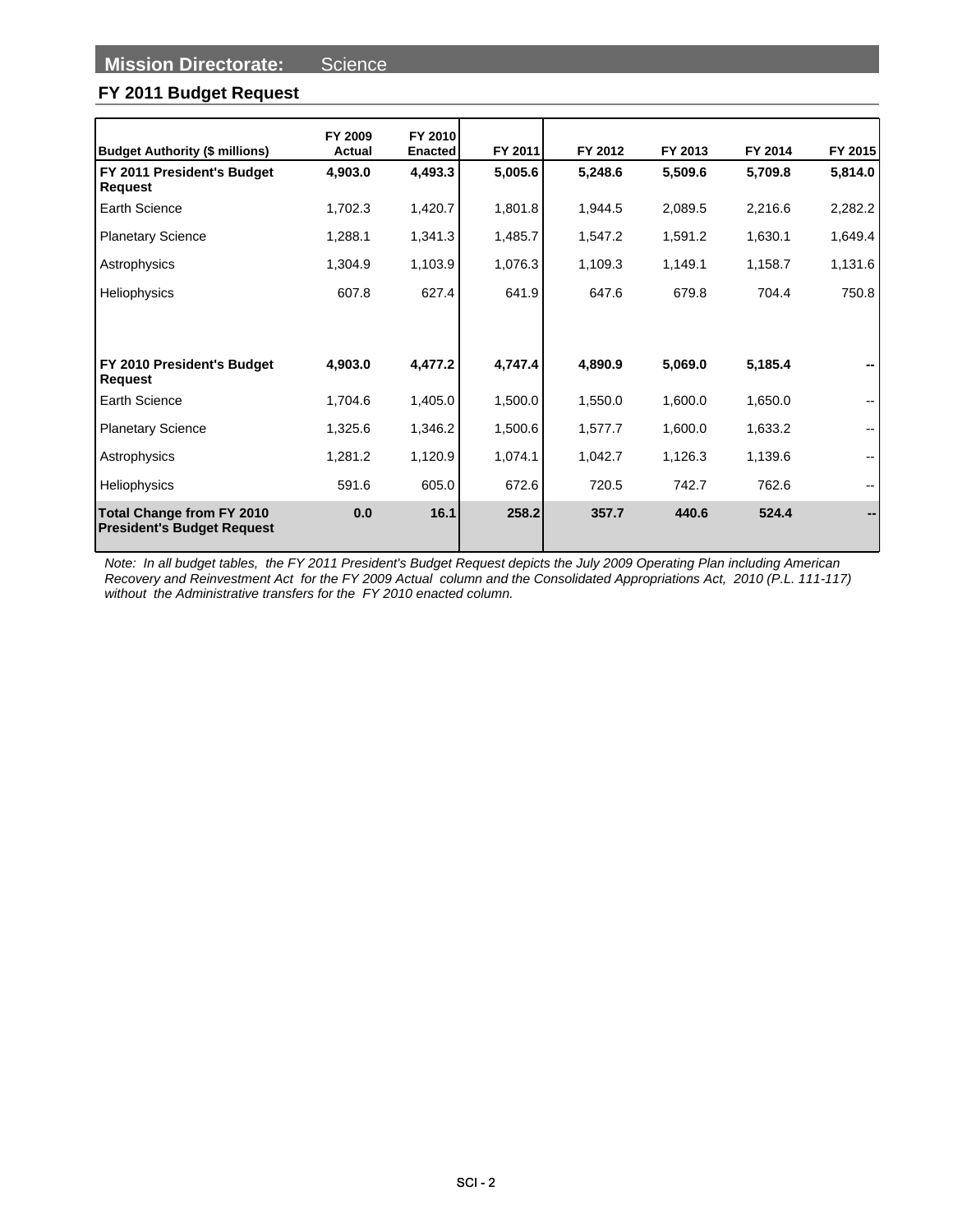## **Plans for FY 2011**

## **Science**

### **Earth Science**

New Initiatives:

Funding is included for an Orbiting Carbon Observatory replacement, with a planned launch readiness date of February 2013.

The budget includes an increase of \$2.1 billion in FY 2011-2015 for a global climate initiative, enabling significant mission accelerations and program expansions. This initiative will accelerate selected Decadal Survey missions; expand and accelerate the new Venture-class competitive program; enable development of "gap-filler" climate sensors and missions, including a GRACE follow-on mission and early instrument flights on ISS; and support enhanced investments in new technologies, modeling, data systems, and decision support systems.

The Decadal Survey Tier-1 Soil Moisture Active-Passive (SMAP) and Ice, Cloud and Land Elevation Satellite 2 (ICESat-2) missions are now planned for launched as early as November 2014 and October 2015, respectively. With the infusion of funds for the global climate initiative, these launch dates are not limited by budget availability; the missions will be completed and launched as rapidly as possible, based on technical considerations alone. CLARREO, DESDynI and selected Decadal Tier 2 and 3 missions will be accelerated; CLARREO and DESDynI may launch as soon as 2017, approximately two years earlier than previously planned.

NASA initiated a new series of small, rapid-development, competed "Venture-class" missions in FY 2010. These missions, which may include suborbital payloads (to be flown on sounding rockets, balloons, aircraft, or unmanned aerial vehicles), instruments to be flown on non-NASA spacecraft, or small dedicated spacecraft, will be selected via an Announcement of Opportunity (AO) in FY 2010, and the first science results will be returned in FY 2011. As a result of the global climate initiative, future AOs will be released annually, instead of every other year, doubling the output of this exciting new program.

Major Changes:

None, other than the new initiatives discussed above.

Major Highlights for FY 2011

OCO-2 will complete KDP-C and enter into development

Glory will have its Launch Readiness Review, followed by the launch of the spacecraft.

The NPOESS Preparatory Project (NPP) will complete its satellite pre-ship review and is scheduled to launch in FY 2011.

LDCM will complete its spacecraft integration and test, and the Operational Land Imager (OLI) instrument will be delivered to the spacecraft in FY 2012, in preparation for launch in FY 2013.

The Decadal Tier-1 mission of Soil Moisture Active-Passive (SMAP) will complete KDP-C and enter into development, while the Ice Satellite 2 (ICESat-2) project will complete KDP-B and initiate the spacecraft contract.

All operating spacecraft which are beyond their prime mission will be reviewed for potential missions extensions, as part of the FY 2011 Senior Review.

The budget supports robust Research and Analysis and Technology programs.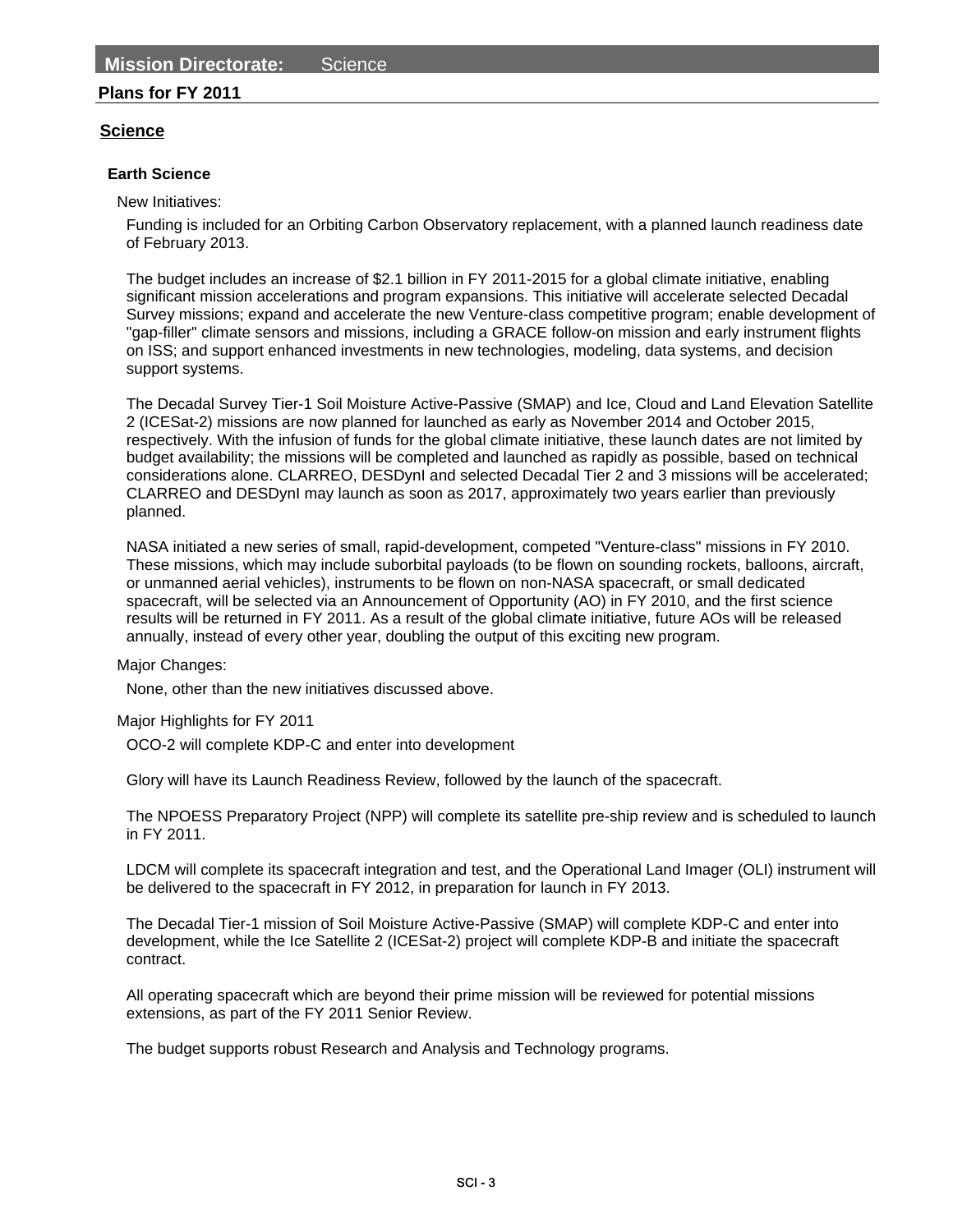## **Mission Directorate:** Science

#### **Planetary Science**

New Initiatives:

Within the Lunar Quest Program, \$15M is included for the restart of U.S. plutonium production capability, in support of future deep space missions. A similar amount is also included within the Department of Energy budget.

The Near Earth Object Observations (NEOO) project has been augmented by \$16M/year, to accelerate progress on the detection and characterization of NEOs less than 1km in diameter. In FY 2011, this will support the analysis of archived data from the Wide-Field Infrared Spectroscopic Explorer (WISE) mission.

#### Major Changes:

NASA has engaged the European Space Agency in discussions regarding collaboration on future robotic Mars missions. Concept studies for partnership missions launching in the 2016 and 2018 windows will be completed, and the 2016 mission will enter into formulation phase, by the end of FY 2011.

Major Highlights for FY 2011

Stardust NExT will arrive at comet Tempel 1 in February 2011 to see how it has evolved since the Deep Impact encounter in 2005.

Having completed its third fly-by of Mercury, MESSENGER will prepare for Mercury orbit insertion in March 2011 while it continues its analyses of valuable data from the three flybys.

The Dawn spacecraft will encounter the asteroid Vesta in May 2011.

Juno will deliver all hardware to Florida, in preparation for a launch in August 2011.

GRAIL will be in Assembly, Test, and Launch Operations (ATLO) by the end of CY 2010 and prepare for its launch in September 2011.

MSL will complete ATLO, and deliver all hardware in preparation for a launch in October to December 2011.

In addition to further definition study and technology development efforts for the Europa Jupiter System Mission (EJSM) throughout FY 2011, NASA will also continue to negotiate the details of a potential partnership with the European Space Agency (ESA) should they select the Ganymede Jupiter System Mission from among the major mission candidates under consideration in Europe.

Following a Discovery Announcement of Opportunity released in early CY 2010, and a step 1 or concept study selection in late CY 2010, NASA will make final selection(s) by the end of FY 2011.

Following the completion of New Frontiers 3 concept studies, NASA will make a New Frontiers 3 mission selection by the end of FY 2011.

The budget will fund operations of approximately 13 ongoing Planetary Science missions in FY2010, while maintaining robust Research and Analysis and Technology programs.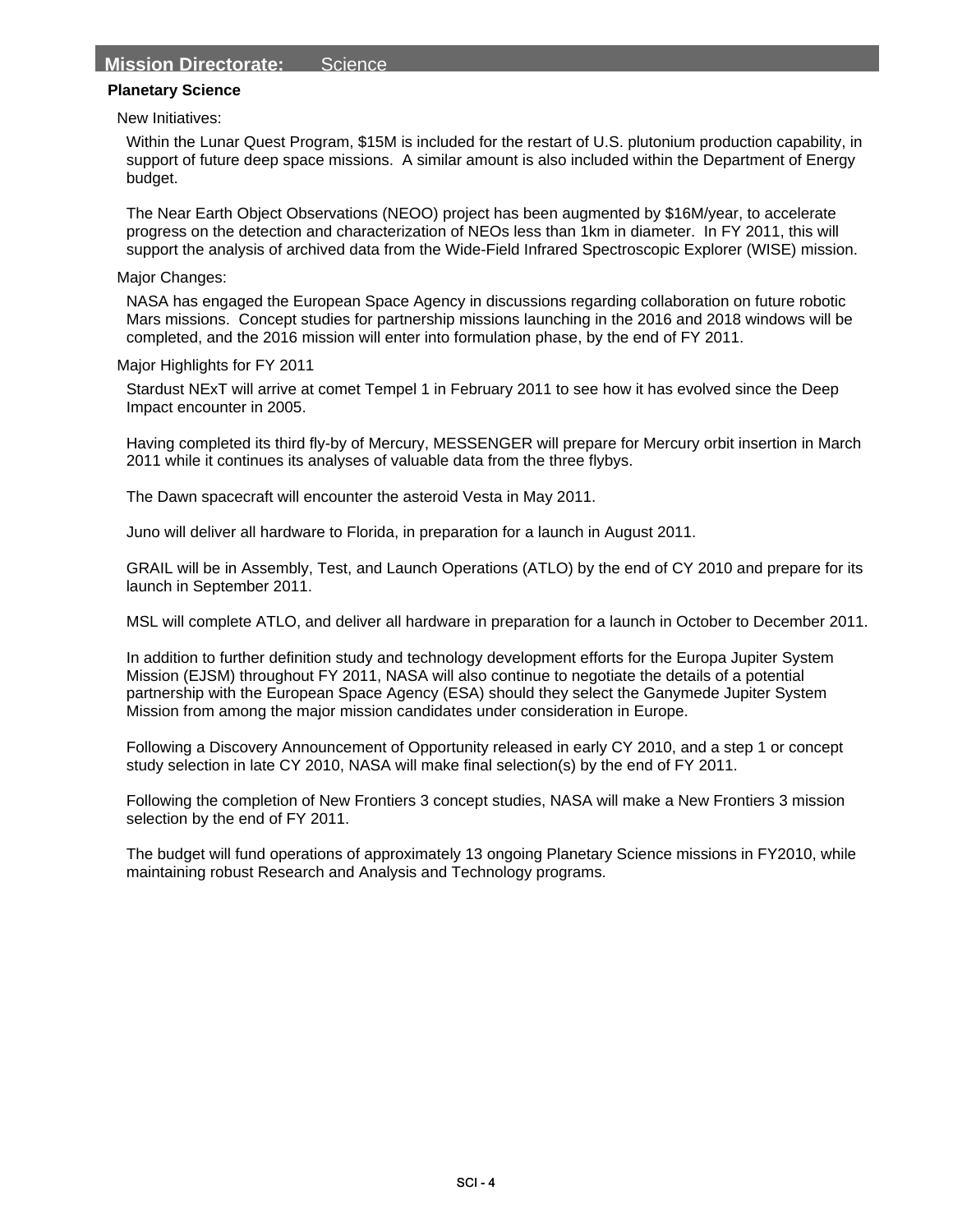## **Astrophysics**

New Initiatives:

None

#### Major Changes:

The James Webb Space Telescope (JWST) has entered development phase, in preparation for launch in June 2014.

In June 2009, NASA selected the Gravity and Extreme Magnetism SMEX (GEMS), as a Small Explorer, planned for launch no later than 2015. GEMS is an X-ray telescope to explore the shape of space that has been distorted by a spinning black hole's gravity, and probe the structure and effects of the formidable magnetic field around magnetars, dead stars with magnetic fields trillions of times stronger than Earth's.

The Herschel, Planck, Kepler and Wide-field Infrared Spectroscopic Explorer (WISE) missions were all launched in CY 2009, and are now in prime operations.

Major Highlights for FY 2011

Four Astrophysics missions will be in development or formulation: JWST, the Nuclear Spectroscopic Telescope Array (NuSTAR), the SXS instrument on the Japanese Astro-H mission, and GEMS. The Stratospheric Observatory for Infrared Astronomy (SOFIA) will be conducting science operations as progress toward full capability continues. Planning will be underway on the top-priority missions identified by the Astro2010 decadal survey report from the National Reseach Council.

The budget will support approximately eleven operating Astrophysics missions in FY 2011, including Fermi, HST, Spitzer Space Telescope, Chandra X-ray Observatory, Swift, Suzaku, Galaxy Evolution Explorer (GALEX), Wilkinson Microwave Anisotropy Probe (WMAP), Herschel, Planck, and Kepler. The budget also maintains robust Research and Analysis and Scientific Balloon programs.

#### **Heliophysics**

New Initiatives:

None

Major Changes:

The budget for the Solar Probe Plus mission has been increased, to accommodate higher-than-expected launch vehicle and instrument costs. Solar Probe Plus is now scheduled for launch no later than FY 2018, which is the most desirable launch window attainable.

The European Space Agency announced a delay in the launch of the Solar Orbiter Collaboration mission to 2017.

In June 2009, NASA selected the Interface Region Imaging Spectrograph (IRIS) as a Small Explorer, planned for launch in December 2012. IRIS will use a solar telescope and spectrograph to explore the solar chromosphere, a 2000 kilometer thick layer of gas just above the visible surface of the Sun. IRIS' unique instrument capabilities, coupled with state of the art 3-D modeling, will explore this dynamic region in detail.

#### Major Highlights for FY 2011

NASA will award instrument contracts for the Solar Probe Plus mission.

An Announcement of Opportunity for the next Explorer missions will be developed and prepared for release.

The budget will fund operation and data analysis of approximately 16 ongoing Heliophysics missions (comprising 27 spacecraft) in FY 2011, while maintaining robust Research and Analysis and Sounding Rocket operations programs.